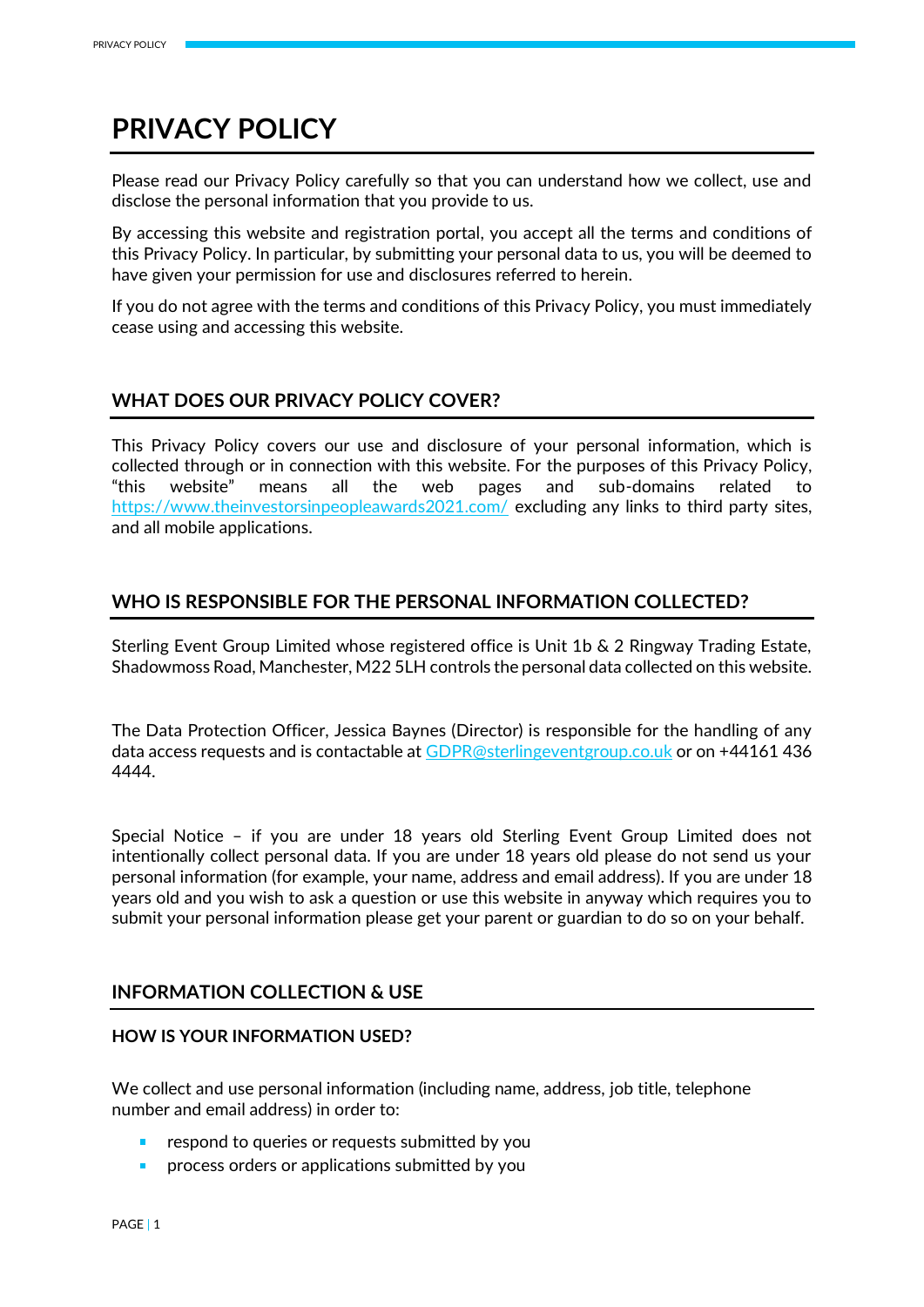- administer our obligations in relation to any agreement you have with us Î.
- anticipate and resolve any problems with any services supplied to you ×
- improve the features of products and services ٠
- as part of the products or services offered to you through our website, the information you provide to us may be transferred to countries outside of the EU.

In addition, if you use our services while you are outside of Europe, your information may be transferred outside of Europe in order to provide you with those services.

The information provided to us while using our systems is used solely for the purpose of facilitating the running of that service. Your data may also be used in order for us to analyse trends and statistics to enable us to improve our service to you. Sterling Event Group Limited will not use your data for any promotional marketing purposes.

## **WHO HAS ACCESS TO YOUR INFORMATION?**

Sterling Event Group does not share your data with anyone who does not need it in order to facilitate the services we are delivering to you.

#### **IS MY DATA SHARED?**

Your data will be shared with the stated 'Event Organiser' which is required in order to fulfil your expectation of our services. For example, your name, job title and contact information may be shared with the Event Organiser to facilitate the delivery of additional services for the live streamed event such as gift boxes or interactive games, as well as informing them of relevant attendance figures and data. If you would like to know more information about the Event Organiser information or the data we hold on you for these purposes, please use the contact information below.

If you find personal information you have submitted to our website present on a Third-Party Website, please notify us as soon as possible using the contact details below. Sterling Event Group Limited denies all liability for personal information which you submitted through our website which might have been saved by Third-Party Websites such as search engines, spambots or any malware automators.

## **INTELLECTUAL PROPERTY**

The content of this website is protected by the copyright, trademarks, database rights and other intellectual property rights of Sterling Event Group Limited. The content of this website may be copied for the purpose of viewing but may not be permanently stored or copied for further distribution or any commercial purpose. The trademarks and images used on this website are protected by intellectual property law and may not be reproduced or appropriated, in whole or part, in any format, without the written permission of the relevant owner.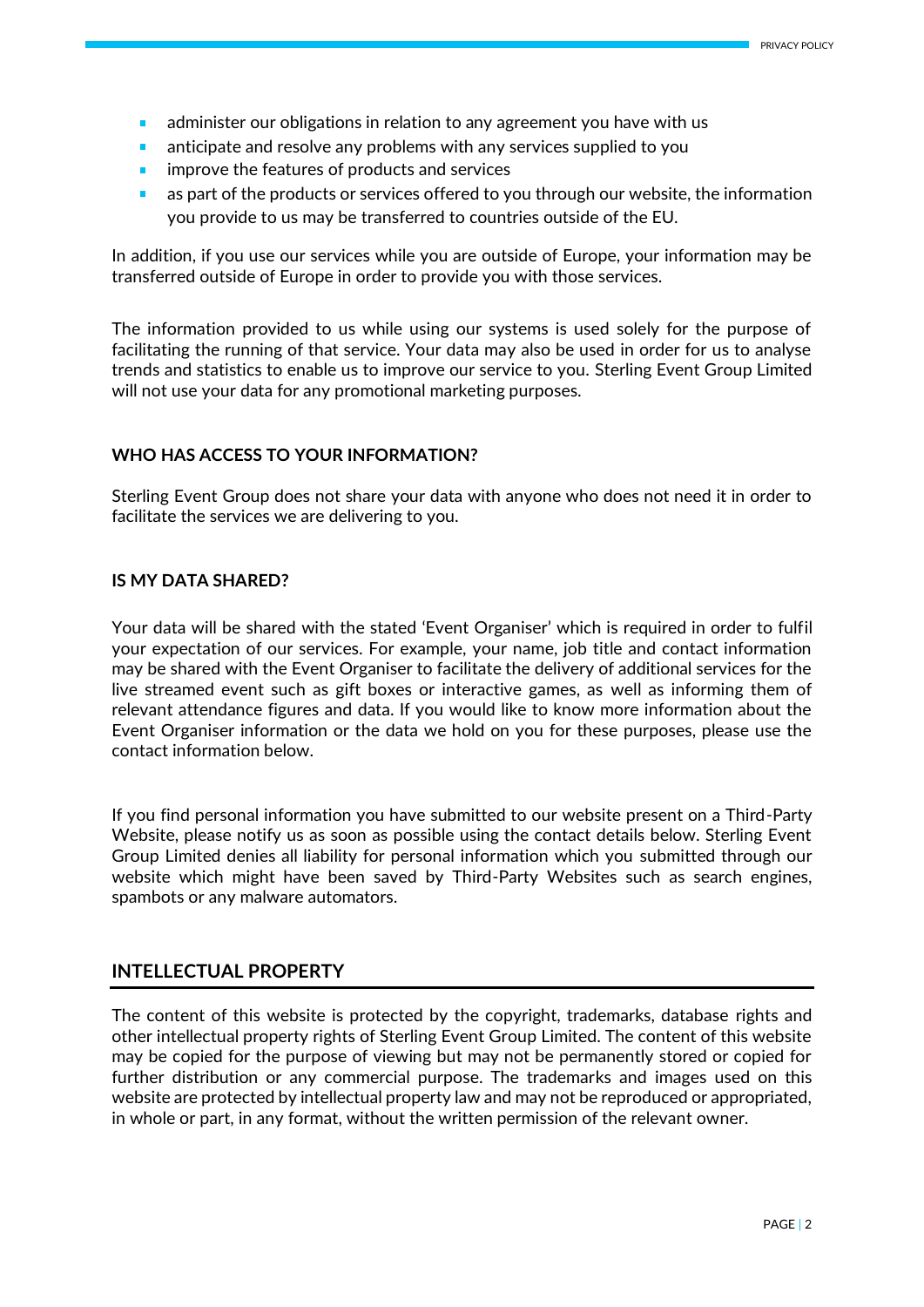## **THE USE OF COOKIES**

We may store some information (commonly known as a "cookie") on your computer when you look at our website. We are able to read these cookies for information purposes when you revisit our website.

The type of information we collect as a result of a cookie being accepted by you is specific to your computer and includes the IP address, the date and time the computer visited the website, what parts of our website were looked at and whether the web pages requested were delivered successfully. This information is anonymous; it represents a computer rather than a person.

We use the cookie information to improve our knowledge of the use of our website and to enable us to be able to ascertain whether the website is operating at an optimal level.

You can erase or block this information by changing the settings on your computer or mobile device. If you do erase or block this information you may not be able to utilise some features of the website.

For further information please read our Cookie Policy located on our primary website www.sterlingeventgroup.co.uk.

## **EMAIL & FEEDBACK FACILITIES**

If at any time this website offers any email or feedback facilities, we may collect the information, which you disclose. Such information will be used in accordance with this Privacy Policy.

## **LIMITATION AND EXCLUSION OF LIABILITY**

Although Sterling Event Group Limited takes reasonable care to ensure that information on this website is accurate when posted, Sterling Event Group Limited does not warrant or represent that the information is accurate, complete or current.

Sterling Event Group Limited does not accept liability for any errors or omissions in any information contained on this website or for any loss or damages of any kind arising from access to, use of or reliance on any such information. Sterling Event Group Limited does not warrant that the use of this website will be uninterrupted, without delay or free from errors, omissions or viruses

## **SECURITY OF YOUR PERSONAL DATA**

We have implemented technology and policies with the objective of protecting your privacy from unauthorised access and improper use and will update these measures as new technology becomes available, as appropriate.

We cannot be responsible for the privacy policies and practices of other websites even if:

you accessed the third party website using links from our website or;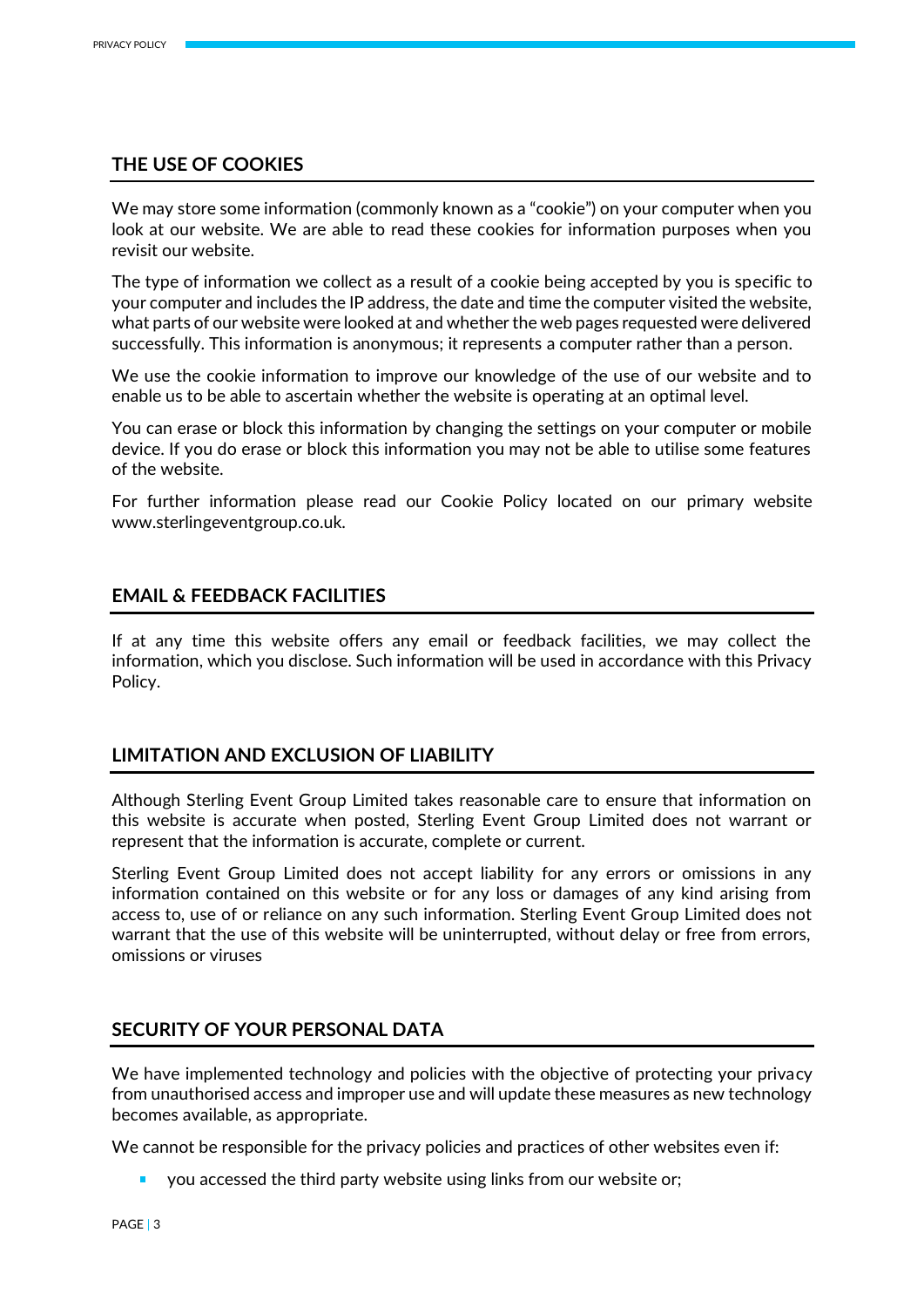- **v** you linked to our website from a third party website.
- **E** we recommend that you check the policy of each site you visit and contact the owner or operator of such website if you have any concerns or questions.

# **THIRD PARTY OPEN SOURCE CODE, APIS & LIBRARIES**

Sterling Event Group Limited may make use of Third Party Open Source Code, APIs & Libraries, in which case the accreditation and copyright to the authors is attached below for each respective platform:

- Android Third Party Copyrights
- **i** iOS Third Party Copyrights

# **WILL THIS PRIVACY POLICY CHANGE?**

From time to time we may make changes to this Privacy Policy. If we make any substantial changes to this Privacy Policy and the way in which we use your personal data we will post these changes on this page and will do our best to notify you of any significant changes. Please check our Privacy Policy on a regular basis.

# **HOW YOU CAN CONTACT US**

If you would like to contact Sterling Event Group Limited about our Privacy Policy and other GDPR related policies and procedures, you can do so by emailing:

[GDPR@sterlingeventgroup.co.uk](mailto:GDPR@sterlingeventgroup.co.uk)

Any Data Request Forms outlined in our policies can be obtained by emailing

[GDPR@sterlingeventgroup.co.uk](mailto:GDPR@sterlingeventgroup.co.uk) or calling +44161 436 4444.